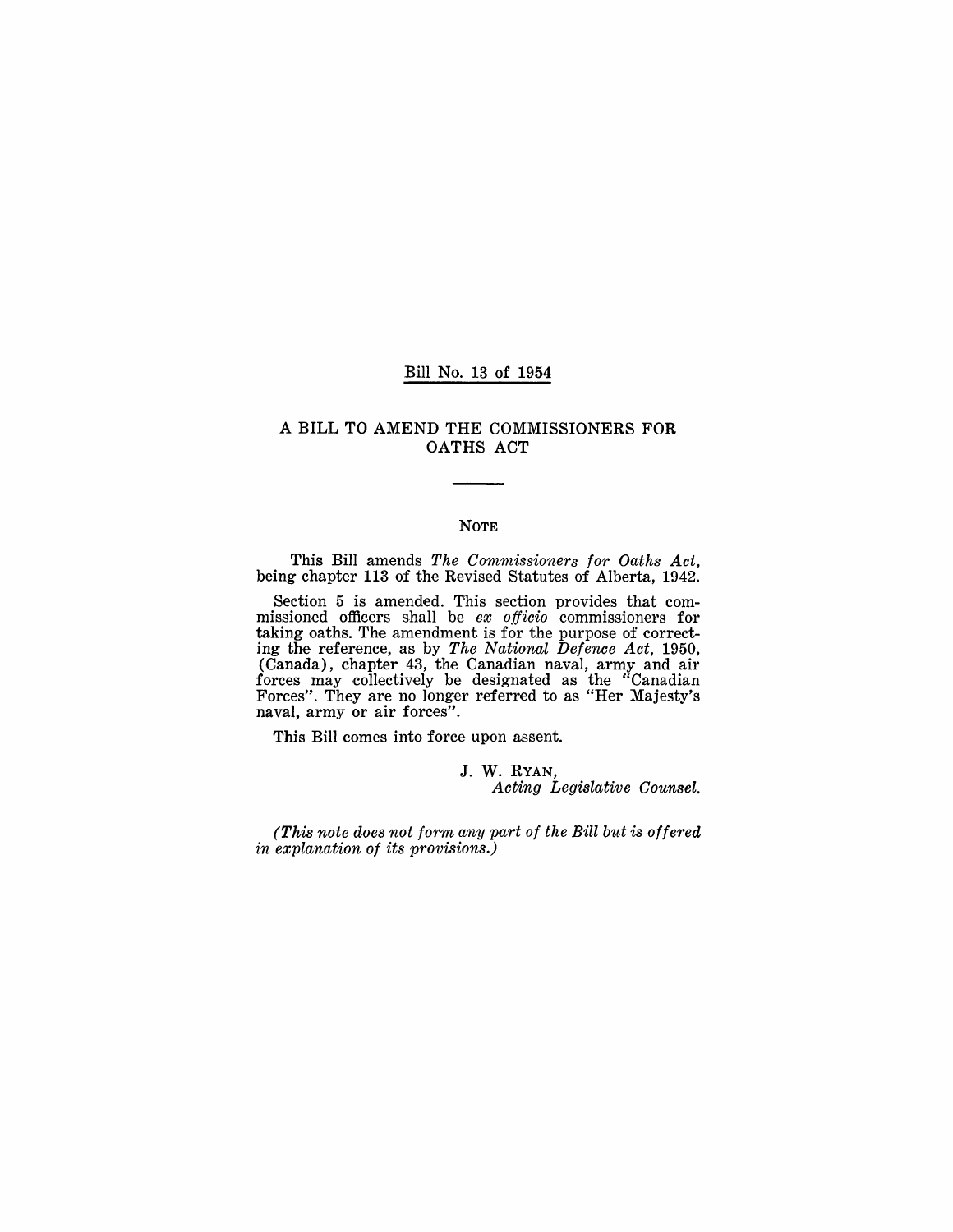## **BILL**

## No. 13 of 1954

An Act to amend The Commissioners for Oaths Act

*( Assented to* ,1954)

**HER** MAJESTY, by and with the advice and consent of the Legislative Assembly of the Province of Alberta, enacts as follows:

*1. The Commissioners for Oaths Act,* being chapter 113 of the Revised Statutes of Alberta, 1942, is hereby amended.

**2.** Section 5 is amended by striking out the words "in section 5 His Majesty's naval, military or air forces and being on amended fulltime service, whether in Canada or abroad" and by substituting the words "in the Canadian Forces and being on fulltime service, whether in Canada or outside Canada".

**3.** This Act comes into force on the day upon which it coming into is assented to. force